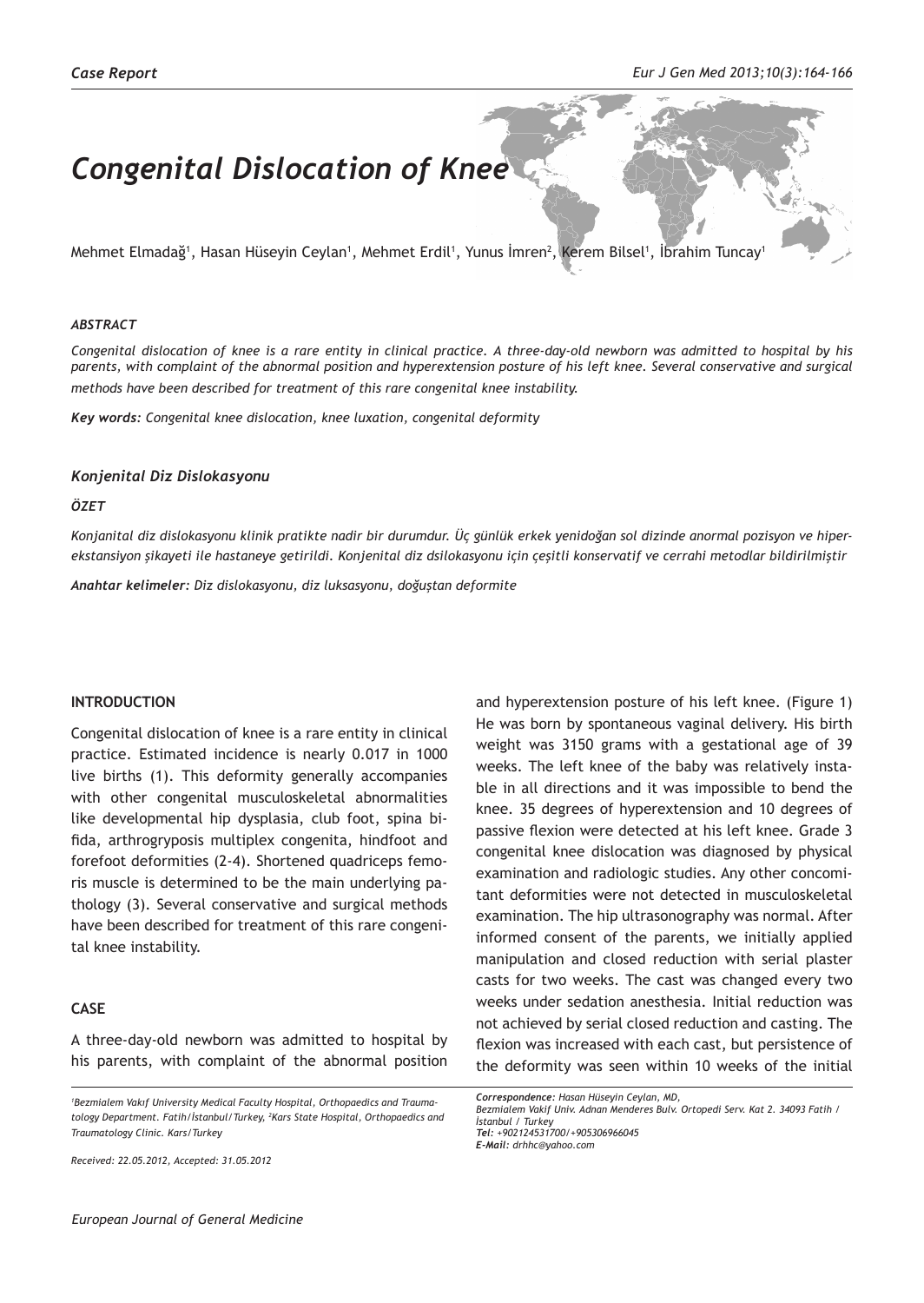

*Figure 1. Hyperextension posture of the left knee*



*Figure 3. The operated knee has same range of motion with right one at six months follow-up*

conservative treatment. Closed reduction with percutaneous quadricepsplasty of the knee joint was carried out as Roy and Crawford described (5). The whole extremity was held in above knee cast in 70 degrees of flexion for six weeks after operation. The accurate reduction was encountered by radiographic evaluation (Figure 2). The cast was removed and active range of motion was encouraged after six weeks. Active assisted knee exercises were started and parents were attended for continuous physiotherapy for maintenance of the joint reduction. Optimal strength and range of motion were achieved in six months follow-up period when compared with the contralateral healthy knee (Figure 3). Any signs of instability and extensor lag were not detected. The range of flexion was nearly 140 degrees and the extension was 0 degree. The physical examination of the knee was painless and comfortable after one year follow up, and no residual instability detected. The boy is two years-old and can stand and walk without external support now.



*Figure 2. Postoperative x-ray examination for controling reduction*

## **DISCUSSION**

Congenital knee dislocation is first described by Chanssier in 1812 (6). Reported incidence is nearly 0.017 in 1000 live births without any difference between right and left knees (7). Main etiologic factor is not known yet. Three different theories have been described about this rare entity. According to mechanical theory, the deformity is originating from abnormal fetal posture in intrauterine period of life (6-8). Another and most reliable theory is the primary embryologic theory that easily explains the other additional deformities accompanying with the knee problem (9). The fibrotic quadriceps muscle is accepted as a mesenchymal defect and explains the third mesenchymal theory (6-8).

Leveuf and Pais classification is the most popular classification and categorizes the deformity into three subgroups (10). Grade 1 is the most common type and not a true dislocation and accepted as congenital hyperextension. Nearly 15 to 20 degrees of hyperextension can be detected and passive range of flexion is maximum 90 degrees. At Grade 2, congenital subluxation with joint incongruency is seen. Passive flexion of the knee is impossible and 25 to 40 degrees of hyperextension can be achieved. At Grade 3 cases there is no contact between the joint surfaces of tibia and femur. Proximal tibial epiphysis is located anterior to femoral condyles. Our case was Grade 3 congenital knee dislocation according to Leveuf classification. The rate of accompanying musculoskeletal deformity is estimated to be nearly 82- 88% in multiple reports. Additional congenital problems may include developmental hip dysplasia, foot deformities, cleft lip, Down syndrome, hydrocephaly, spina bifida, imperforated anus, congenital elbow luxation,